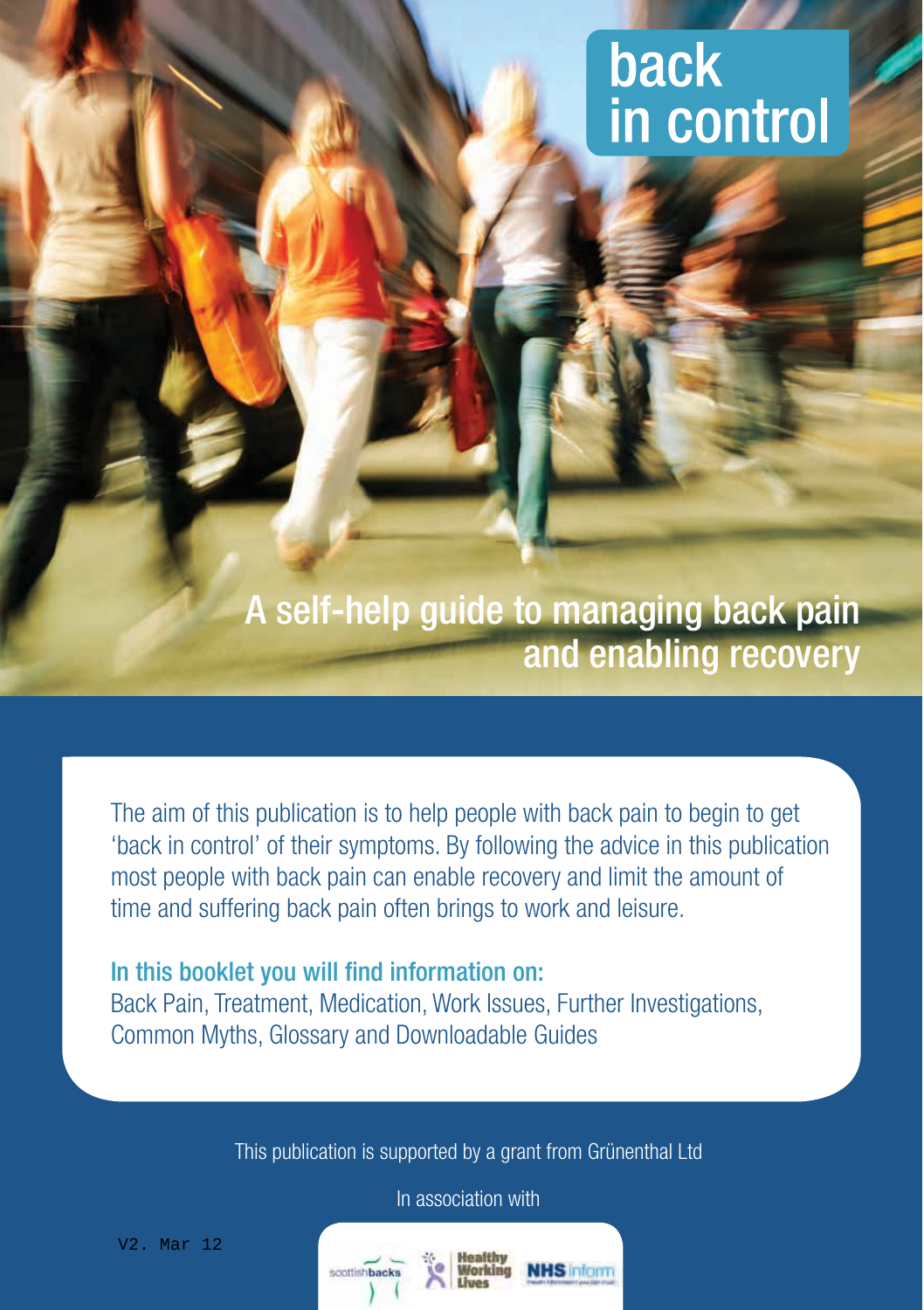## Acknowledgements

Back in Control Working Group Fraser Ferguson, AHP Clinical Coordinator, NHS 24 Anna Crawford, Clinical Governance Lead NHS 24 Kathleen Houston, Development Manager Vocational Rehabilitation, Healthy Working Lives Susan Morison, Clinical Physiotherapy Specialist, Greater Glasgow Back Pain Service Mick McMenemy, Project Lead, National Musculoskeletal Scotland Redesign

NHS 24 Patient Representative, George Selkirk

Greater Glasgow Back Pain Service

#### Grünenthal Ltd



## **Contents**

| Introduction                             |    |
|------------------------------------------|----|
| <b>Back Pain</b>                         | З  |
| Treatment                                | 5  |
| <b>Medication</b>                        |    |
| <b>Work Issues</b>                       | 8  |
| <b>Further Investigations</b>            |    |
| <b>Common Myths</b>                      | 10 |
| More Information                         | 12 |
| A Guide to Staying Active with Back Pain | 13 |
| <b>Back Pain at Work Sheet</b>           | 14 |
| Glossary                                 | 16 |
| <b>Disclaimer</b>                        | 18 |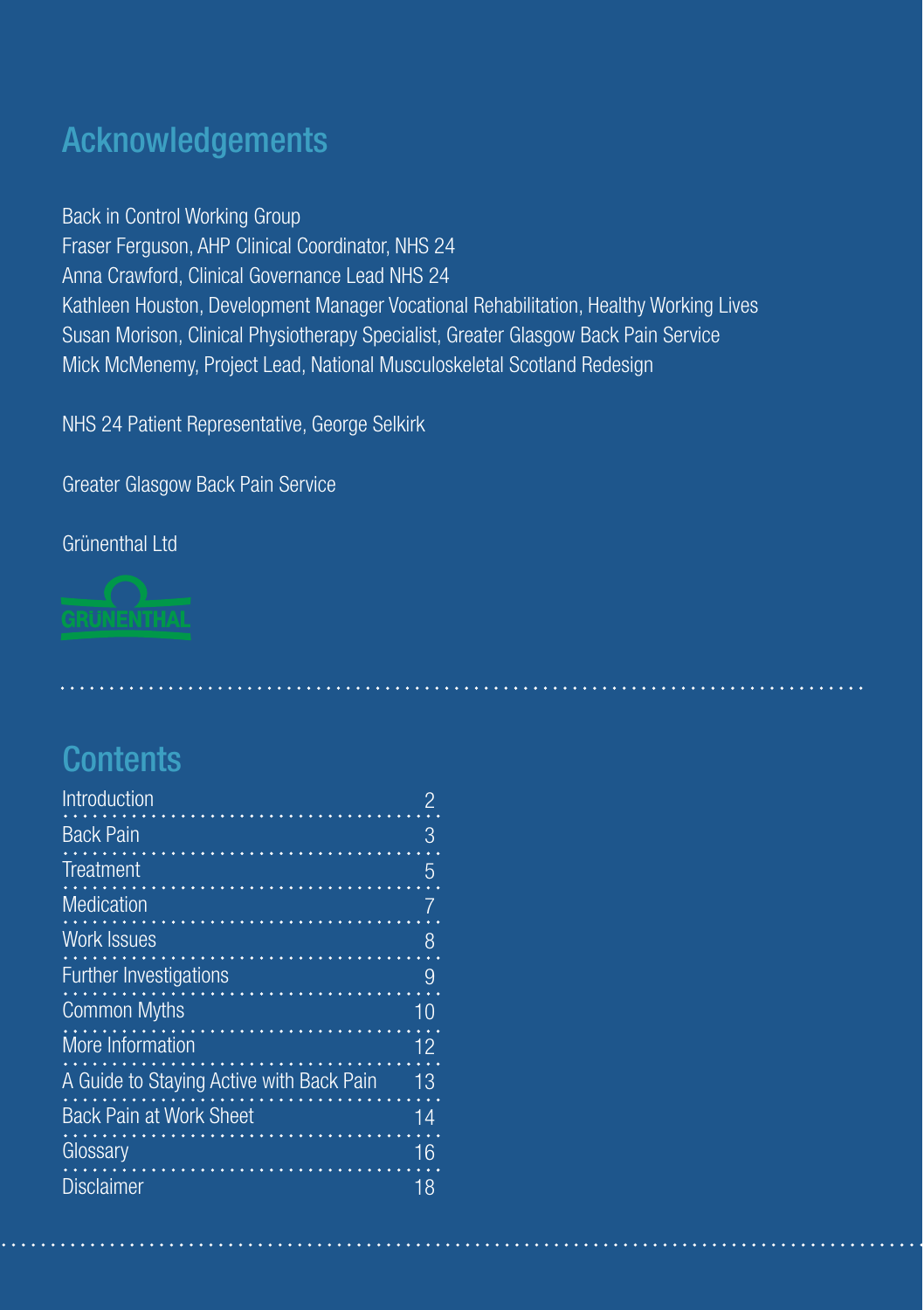# **Introduction**

The aim of this publication is to help people with back pain to begin to get 'back in control' of their symptoms. By following the advice in this publication most people with back pain can enable recovery and limit the amount of time and suffering back pain often brings to work and leisure.

## Key facts to start

- The first three important steps to enable recovery are: take action, get advice, take pain relief
- Getting back to normal as soon as possible is the best way to aid your recovery
- Back pain is rarely due to any serious disease or damage
- Activity is better than rest
- Don't take back pain lying down

The questions in this booklet were asked by people who suffered back pain. The answers are based on the experiences of those who have successfully managed their symptoms, together with the best research and medical evidence.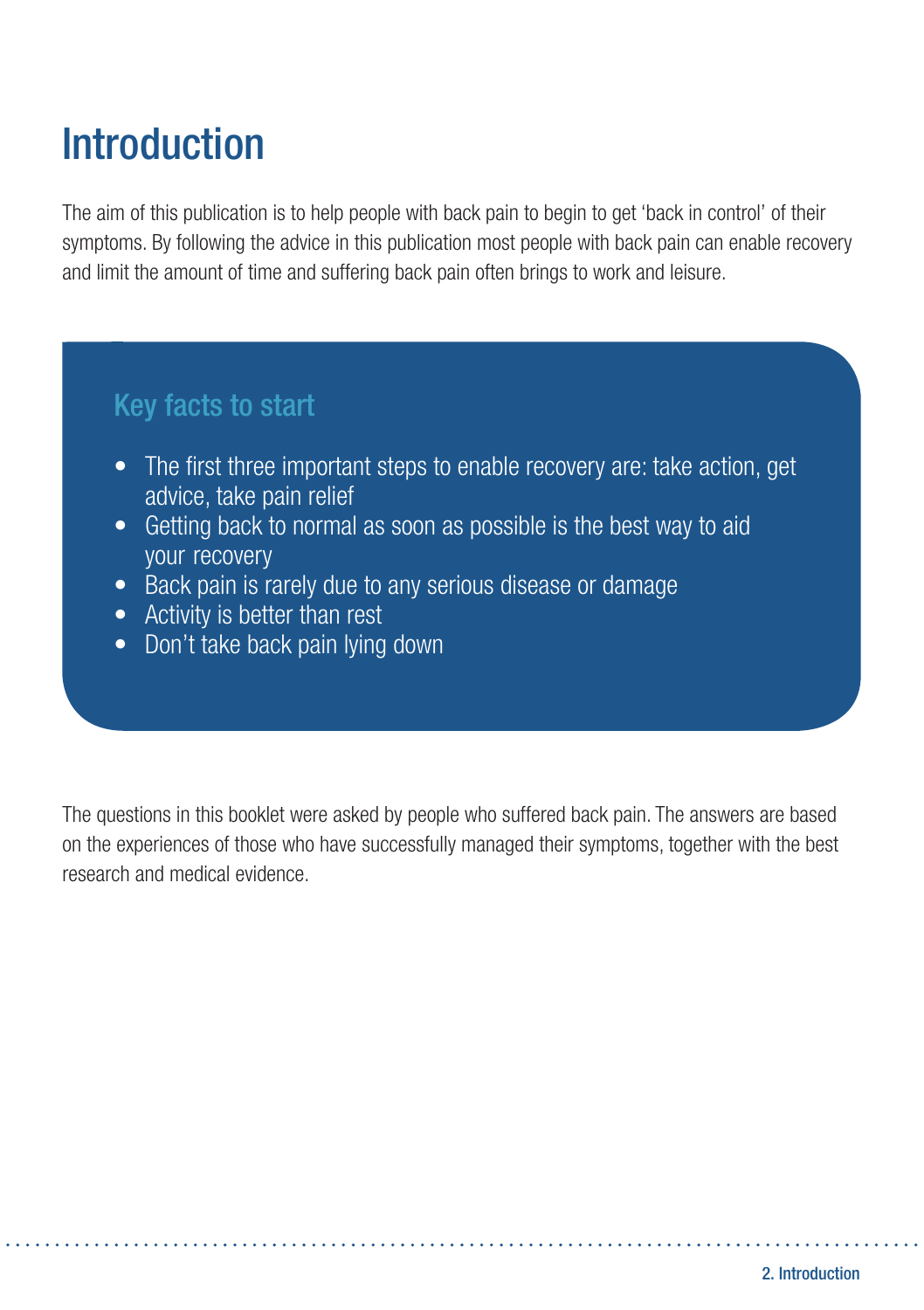# Back Pain

## Why did I get back pain?

Most people do not really know why. In Scotland 83% of people with back pain were unable to think of any actual cause for their symptoms<sup>1</sup>. Back pain is very often due to a build up of different things. Examples might include working in awkward positions, sitting for prolonged periods or repeating tasks frequently without changing positions regularly.

## What is causing my back pain?

Back pain is rarely due to any serious disease or damage.

Back pain can be felt in the lower back area often spreading into the buttocks. Sometimes back pain travels into your leg (sciatica). This type of pain is normally due to the sciatic nerve being irritated.

It is almost impossible to say exactly what is causing your symptoms. Often people ask:

- How can I be so sore when I can't remember doing anything to cause it?
- Why is there nothing to see?

The lack of a clearly defined cause can make back pain sufferers feel very frustrated. Most people would like a specific diagnosis for their symptoms.

## How long will my back pain last

Thankfully, 90% of people suffering from acute back pain do recover within six weeks. This recovery is helped if you keep active, keep at work and try to do things as normally as possible, even though you may have to modify these activities at first.

If symptoms are not starting to improve within a week or so, you should consider contacting a physiotherapist or GP to begin treatment and rehabilitation.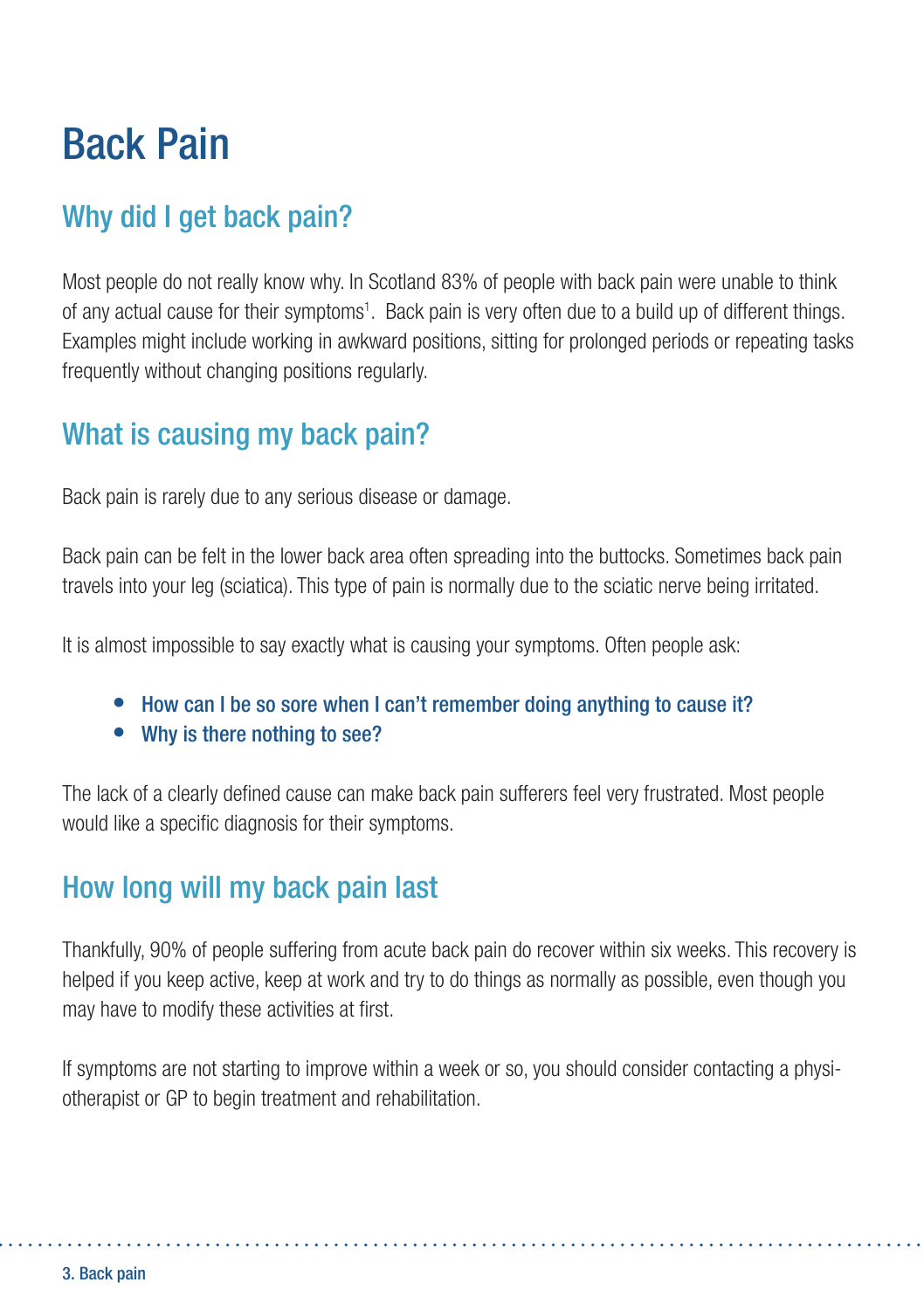## Is my back pain something serious?

Back pain affects nearly everyone at some point in their life and is rarely due to any serious disease or damage.

If you experience any of the following, you need to contact NHS 24 as soon as possible.

- Difficulty passing or controlling urine
- Numbness around your back passage or genitals.

If you experience any of the following, you need to speak to your doctor as soon as possible.

- Serious pain which gets worse over several weeks.
- $\bullet$  Generally feeling unwell.
- Back pain that starts when you are ill with other problems such as rheumatoid arthritis or cancer.
- Your back problem doesn't settle after six weeks.
- Numbness, pins and needles, or weakness in one or both legs.
- $\bullet$  Unsteadiness when you walk.

## How can I avoid further episodes of back pain?

Keep active…keep moving and begin to return to 'your' normal activity gradually. It is a good idea to aim for 30 minutes of moderate activity a day, 5 days a week. That might sound like a lot, but 'moderate' activity can be anything that makes you slightly out of breath and increases your heart rate, like a brisk walk.

Visit www.ouractivenation.co.uk for lots of extra advice on how to become more active.

In most cases, back pain recovers in a few weeks but it is not uncommon for it to return. You can help things by trying to stay in control of your symptoms, try to follow any advice given by a health care professional or found in this publication or visit www.scottishbacks.co.uk.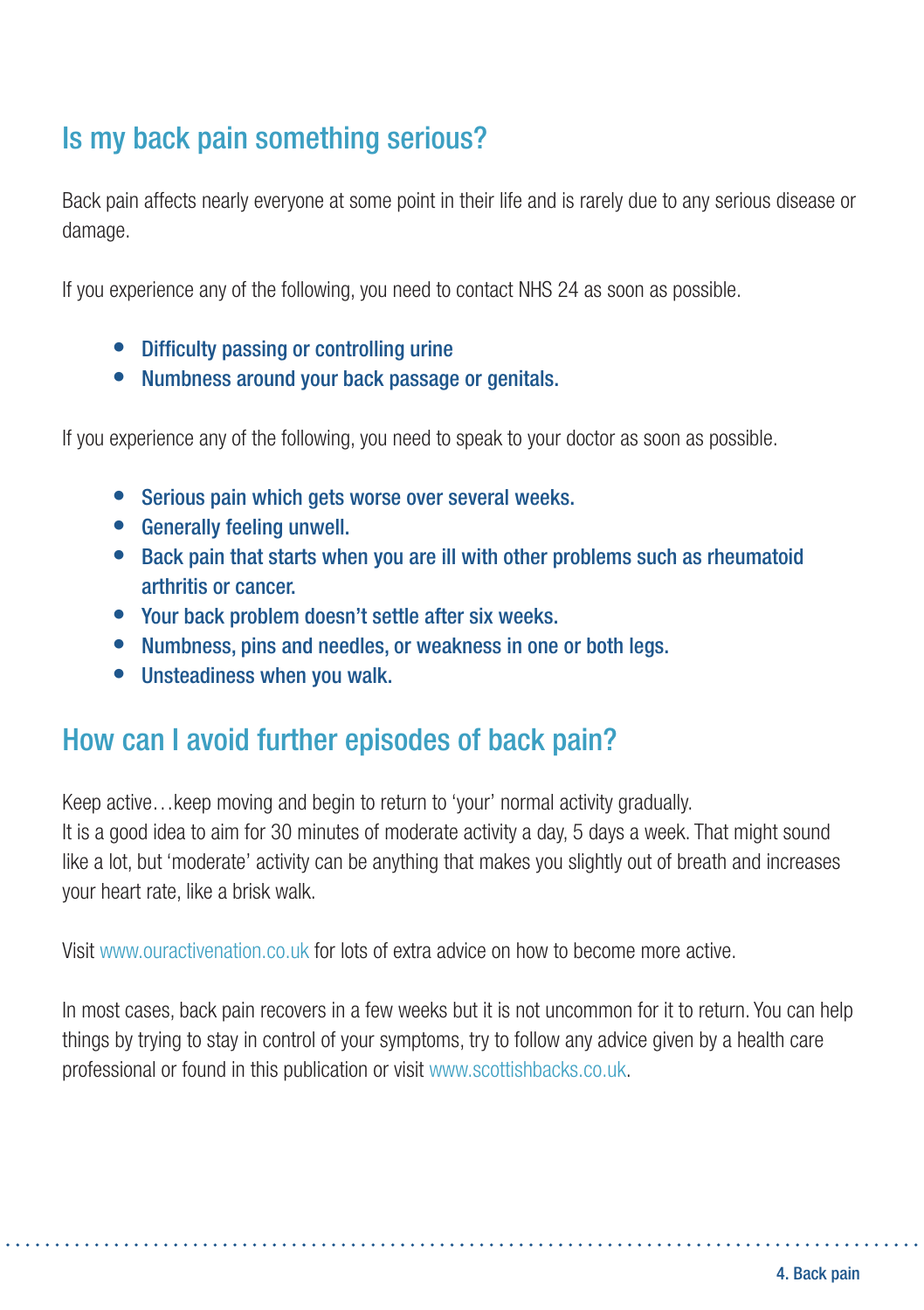# Treatment for Back Pain

## Don't take back pain lying down!

There is a lot you can do to help yourself recover. Get active. Take some pain relief. Get advice from a health care professional and follow the advice in this publication.

The longer you are off work with back pain, the greater the risk of chronic pain and disability, and the lower your chances of ever returning to work. So the sooner you get going, the better.

See a copy of the 'Staying Active with Back Pain. Guide on p13 of this publication'.

Follow these three simple steps to enable recovery

- Take painkillers
- Keep active, even if you have to modify things at first
- Take action and get treatment and rehabilitation advice from your physiotherapist or GP if your back pain is not getting better.

There are no specific exercises that help every person with back pain. However, some safe exercises have been produced to help keep you moving. Information on these simple exercises can be found via the PhysioTools link on the Scottish Backs home page at www.scottishbacks.co.uk.

Gradually returning to any sports or hobbies you may have is also a very important part of your rehabilitation. You may have to start gradually and modify activities to begin with. It will take time to slowly return to full fitness. Think of top footballers with injuries. Do they suddenly return from injury straight back to the first team playing 90 minutes at full pace? No. They gradually build up their activity levels bit by bit.

## Do I need to see a doctor about my back pain?

Back pain affects nearly everyone at some point in their life but is rarely due to any serious disease or damage. Getting advice from your doctor can be useful to offer assessment, reassurance and prescribe appropriate medication for your pain if simple painkillers have not helped. They are also able to direct you to your local physiotherapy services.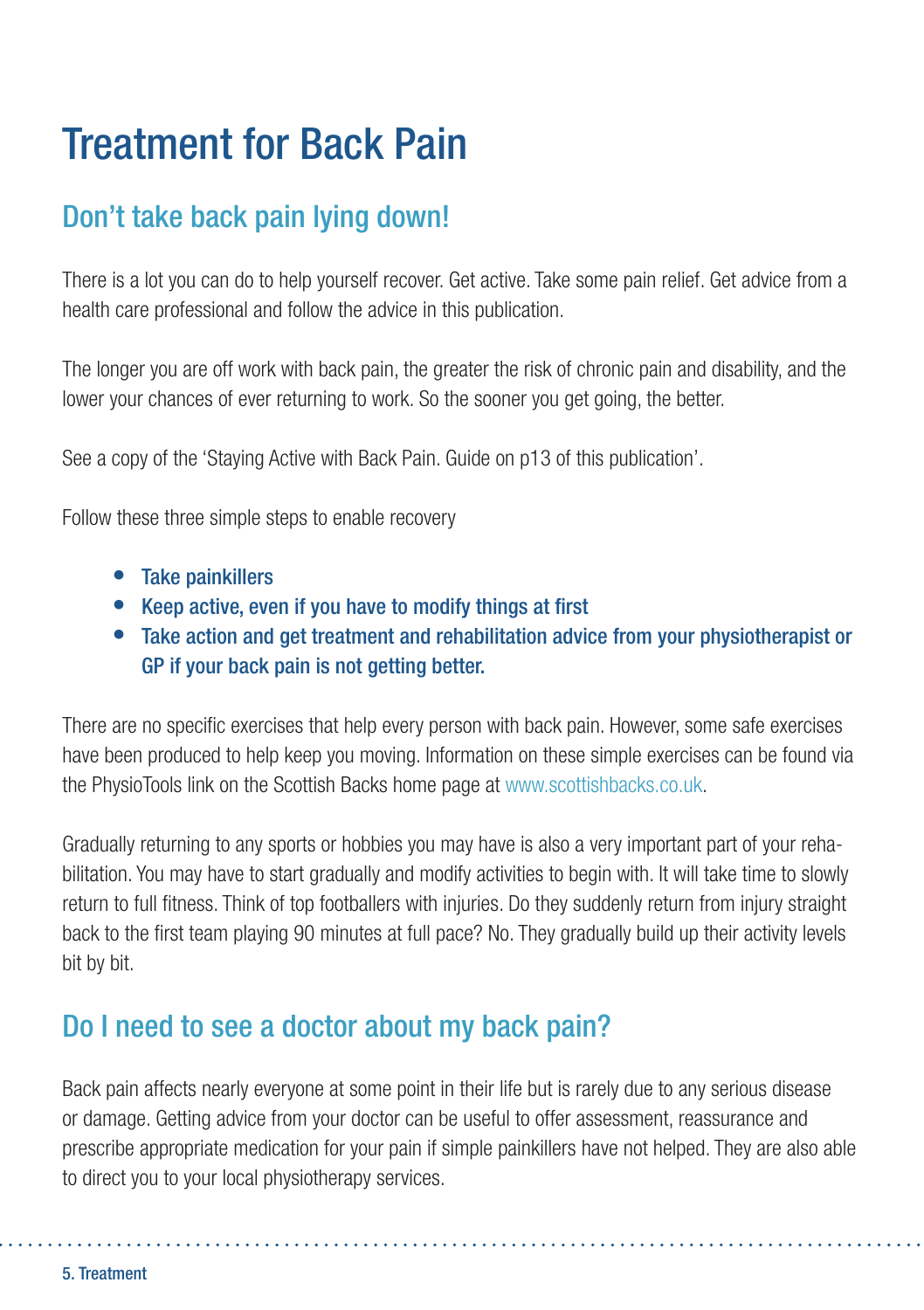## Do I need to see a doctor about my back pain? *continued*

Not normally. If you follow the right advice and take the right medication, your back problem should improve over the next six weeks.

If you experience any of the following, you need to contact NHS 24 as soon as possible.

- Difficulty passing or controlling urine
- Numbness around your back passage or genitals.

If you experience any of the following, you need to speak to your doctor as soon as possible.

- Serious pain which gets worse over several weeks.
- **•** Generally feeling unwell.
- Back pain that starts when you are ill with other problems such as rheumatoid arthritis or cancer.
- Your back problem doesn't settle after six weeks.
- Numbness, pins and needles, or weakness in one or both legs.
- $\bullet$  Unsteadiness when you walk.

## Will losing weight help my back pain?

There is no real evidence to show that losing weight helps back pain. What we know is that being more active helps reduce back pain as well as being good for your overall health and well-being, even if you are overweight.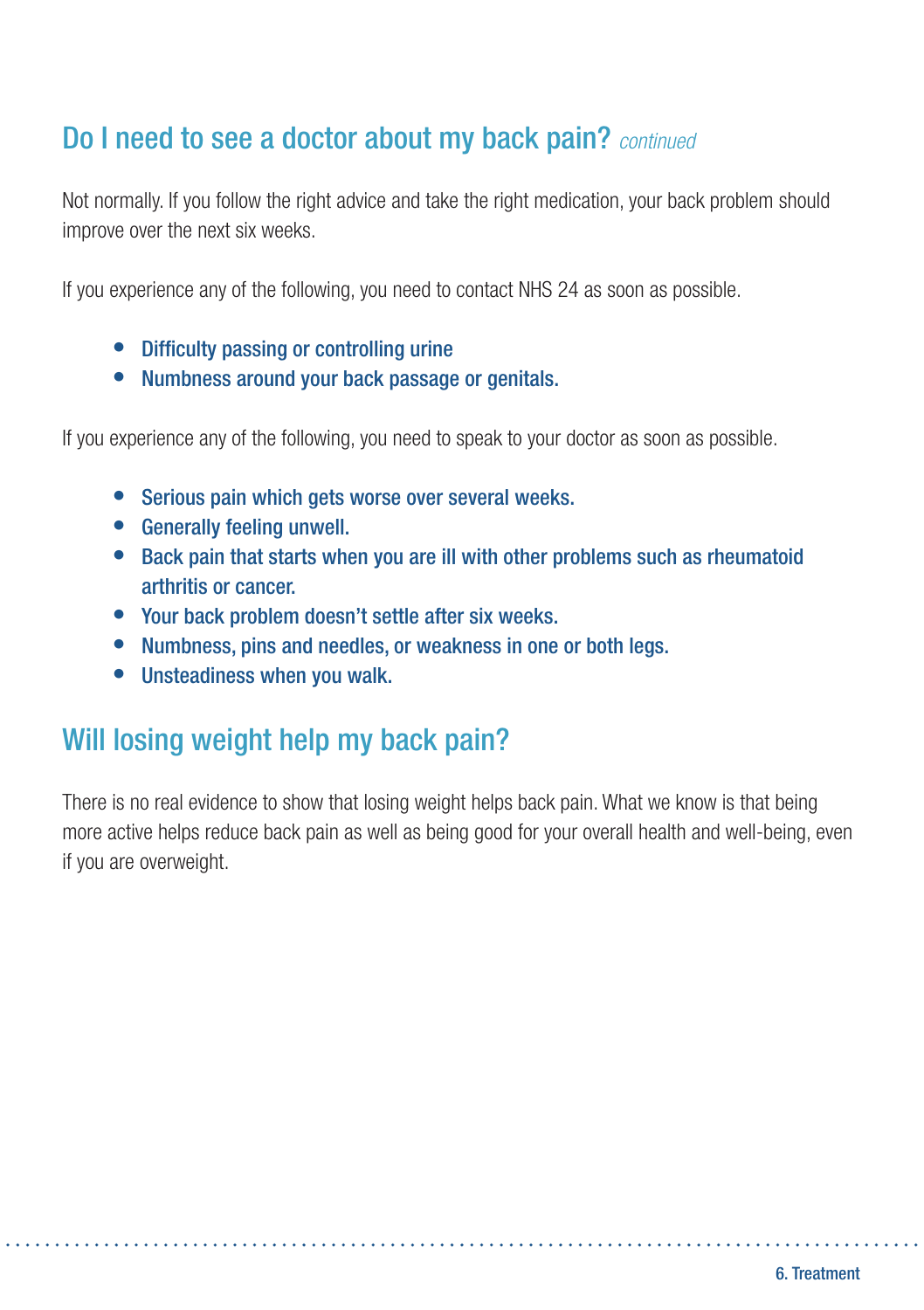# Medication for my back pain

## Should I take painkillers?

Painkillers can help you keep moving. However, it is important that if you are already taking medication for something else or have other health problems you **check with the pharmacist** at your local chemist before taking painkillers for your back problem. You can find your local pharmacist here www.nhs24.com/FindLocal

- You can use simple, over-the-counter painkillers (such as paracetamol) or anti-inflammatory medicines (such as ibuprofen) to help your pain. You can take both these medicines together.
- Always follow the instructions on the packet.
- You can only take two 500mg paracetamol every four to six hours, and no more than eight 500mg paracetamol in 24 hours. You should not take any more than this amount.
- You can only take three 400mg ibuprofen a day. You should not take ibuprofen if you have stomach problems such as ulcers, or have had a previous allergic reaction to ibuprofen . Always take ibuprofen with or just after food.
- If you have asthma, ibuprofen may make it worse, but if you have taken it before with no problems then you can safely take it again. If you are not sure, speak to your pharmacist.
- Take them regularly, not just when you are sore, for the next three to four days only.
- If you feel you still need pain relief after four days then speak to your pharmacist for advice.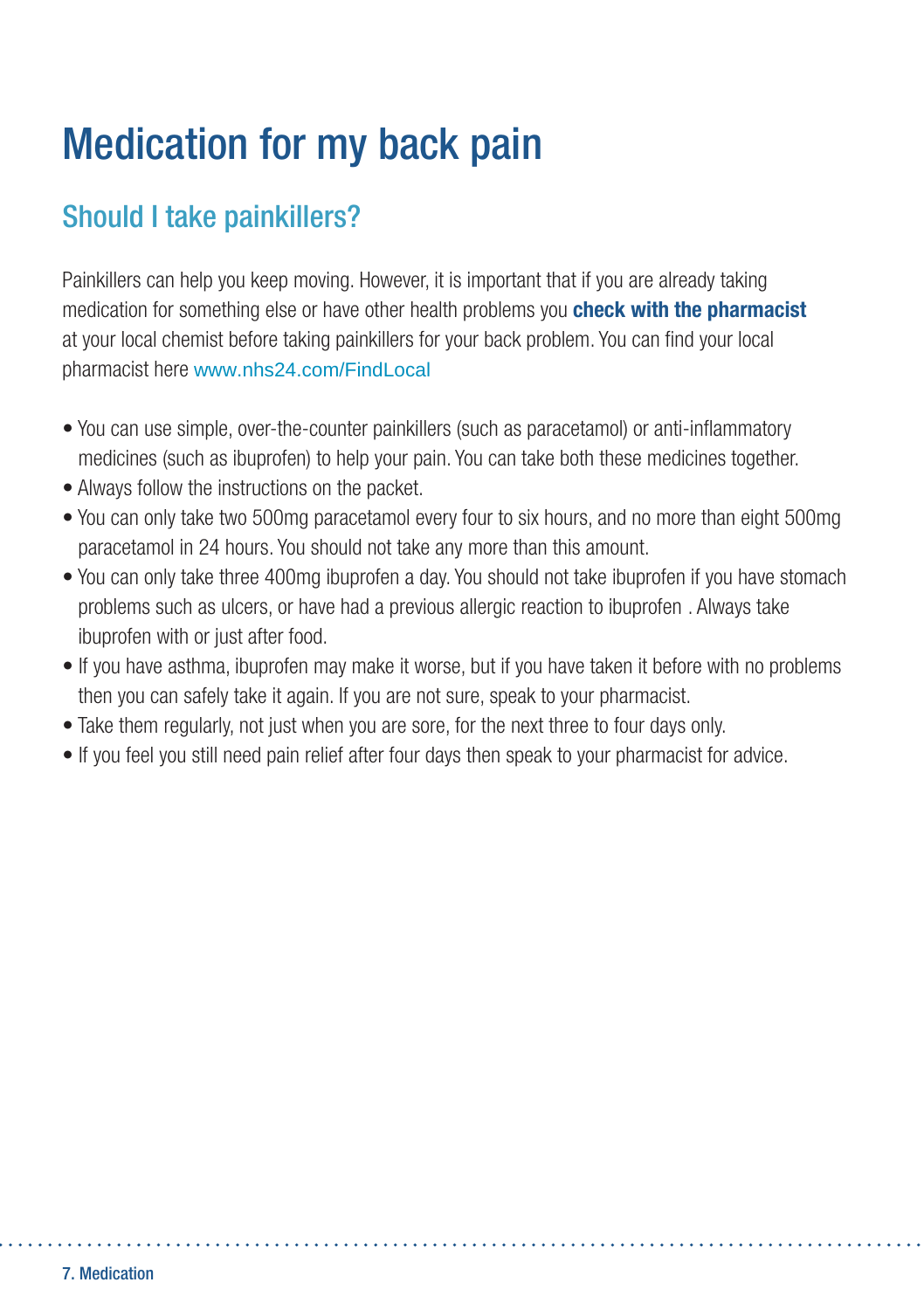# Work Issues

## When can I go back to work?

Generally, people recover faster and everybody benefits by staying at work or returning to work as early as possible, even if you have to carry out light duties at first. Back pain does not need to be completely gone before you can get back to work. Sore backs may be limiting at first, but it is still possible to do most normal work activities without putting too much strain on your back.

Discuss any worries you have about returning to work with your employer as soon as you can. For free and confidential advice on back pain and work, call the Healthy Working Lives Adviceline on 0800 019 2211, or visit Healthy Working Lives at www.healthyworkinglives.com or The Health and Safety Executive at http://www.hse.gov.uk

See 'Back Pain at Work' information sheet (page 14). This sheet has important information you can share with your employer.

## How do I lift correctly?

Every lift has its own risks. Try and plan ahead before any lift. If you are in employment, discuss this with your employers. Lifting is not only related to work. You lift in many daily activities such as picking up your baby, shopping bags or gardening. More information on lifting and manual handling can be found at Healthy Working Lives http://www.healthyworkinglives.com/advice/work-equipment/manualhandling.aspx or from The Health and Safety Executive at http://www.hse.gov.uk

## What about sitting?

Sitting without regularly changing positions can also cause problems. Being aware of your sitting posture can help reduce back pain problems. Information on computer workstations can be found at: http://www.healthyworkinglives.com/advice/office-hazards/reception/workstation.aspx and http://www.hse.gov.uk/msd/dse/

Avoid sitting for prolonged periods and get up to move regularly. Remember these simple rules apply whether you are sitting at work or at play.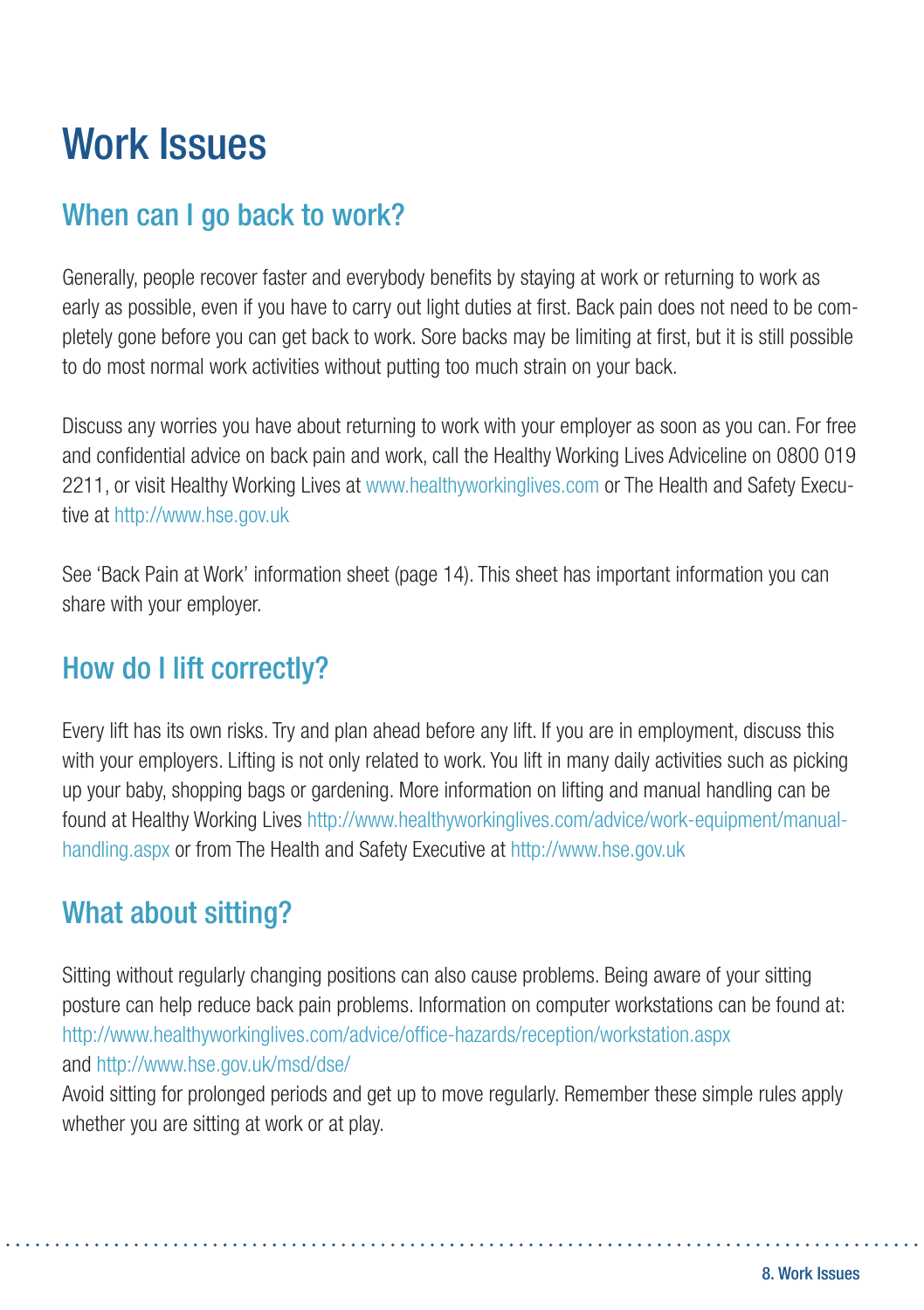# Further Investigations for back pain

## Do I need an MRI scan?

MRI (Magnetic Resonance Imaging) is a type of scan that is often used to diagnose health conditions that affect organs, tissue and bone. In most cases with back pain you will not require an MRI. Most back pain is rarely due to any serious disease or damage and clears up in a few weeks. If you have pain from your back, which is travelling to your leg (sciatica) that is not improving within 6 to 12 weeks of normal treatment and rehabilitation then an MRI may be considered. Discuss these symptoms with your physiotherapist or GP who can decide what is most appropriate for you.

## Do I need an X-ray?

An X-ray is a painless way of producing pictures of inside the body using radiation. In most cases of back pain, X-rays are not necessary. Most back pain is rarely due to any serious disease or damage and clears up in a few weeks. An X-ray rarely helps diagnose the problem and can expose you to unnecessary radiation. Discuss this further with your physiotherapist or GP.

## Do I need an operation?

Most back pain clears up in a few weeks by taking painkillers, keeping active and taking action. In the UK only around 1-2% of people with back pain ever require surgery. Your physiotherapist or GP can give you more information on this.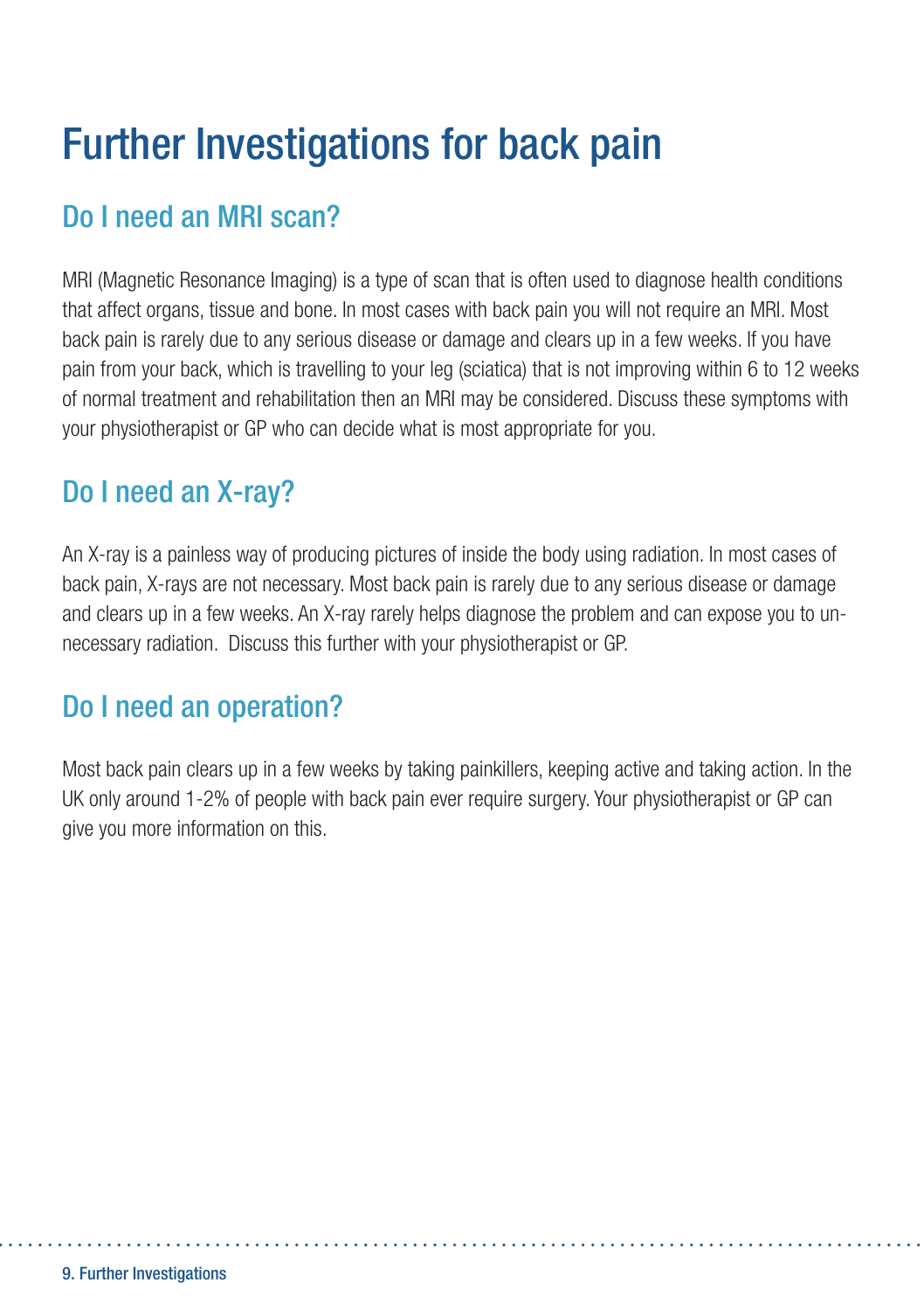# Common myths about back pain

## 'There is a trapped nerve'

Nerves are rarely trapped. If there is a nerve problem, it is more likely that it is the sciatic nerve, which is irritated but not trapped. An irritated nerve gets better if you reduce the irritation whereas a trapped nerve can be much more difficult to clear up. You can help reduce the irritation by taking painkillers and keeping active.

## 'I have sciatica'

Sciatic pain is pain from your back that travels down the back of your leg often all the way into your foot. Sciatica is not a disease but a symptom. Sciatica is pain arising in the sciatic nerve, most often from something irritating it. There are many different causes for this. Fortunately, like most back pain symptoms, focusing on trying to stay active and getting back to normal will enable the quickest recovery.

## 'I must be 100% pain free before I go back to work'

The longer you are off work then the less likely it is you will ever get back. Plan to get back to work as soon as you can even if on lighter duties at first. Review the information in the Work Section above. Discuss this with your employer, sooner rather than later.

## 'I should try and avoid activity with back pain'

Keeping active is the best thing to help you get back to normal. Avoiding activity will hinder your recovery rather than help it. You may need to start slowly or modify normal activities at first.

## 'Rest is the best thing for back pain'

Rest rarely helps back pain and may actually slow down your recovery. If you have sciatic pain you may need to treat it with care for a day or two. However, get up and get moving as soon as you can. You may need to start slowly or modify normal activities at first. Review the 'Staying Active with Back Pain guide' (page 13) for more detailed information.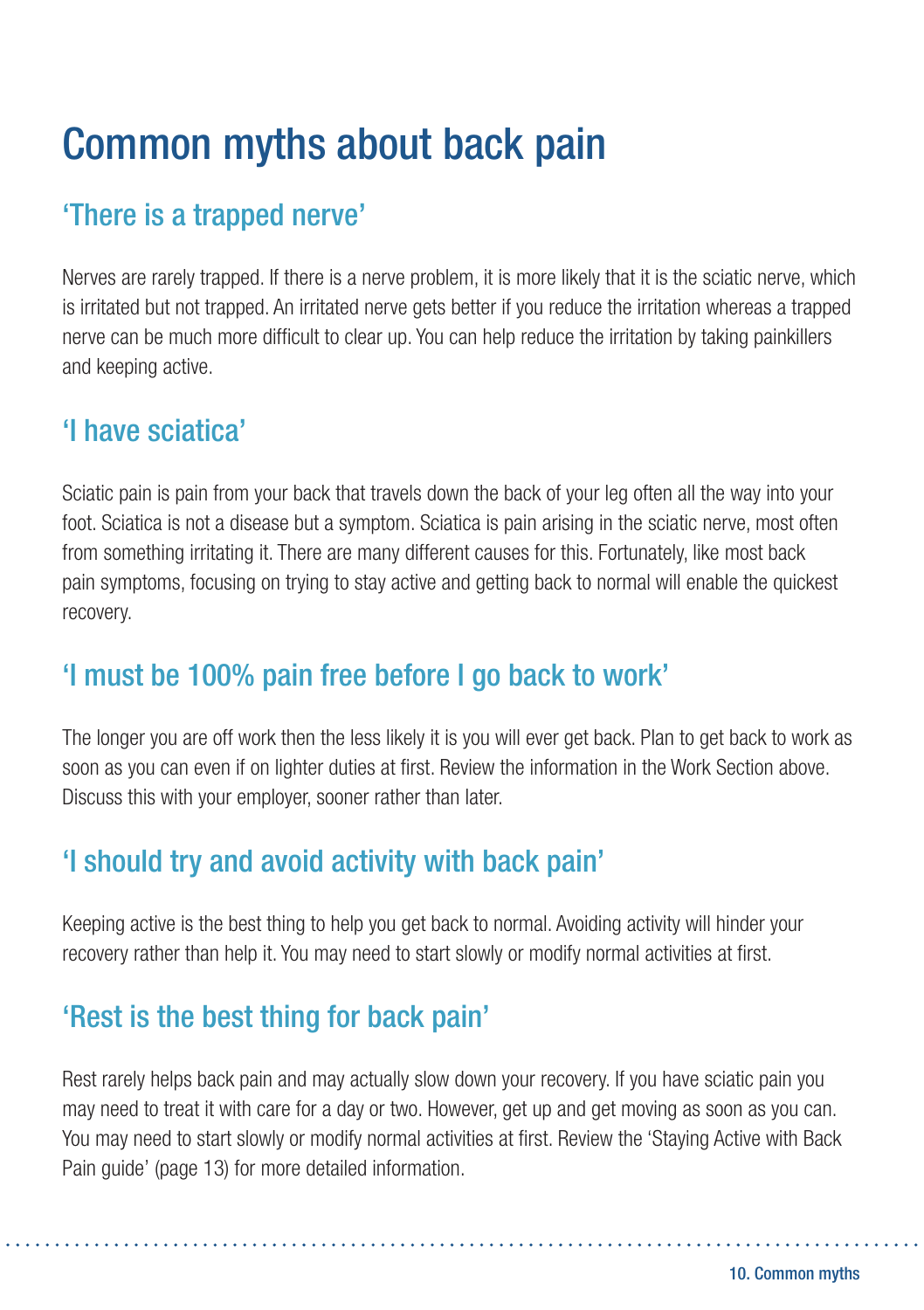## 'Tablets for back pain should only be taken when it is really sore'

It is important that you take any tablets you have for your back pain as per the instructions on the packet. Take them regularly. Taking painkillers only when your back is painful is fire fighting the pain and tends to be less effective overall.

## 'Back pain never clears up'

Most back pain settles quickly. Although it is important to be realistic… there is no one super cure for all back pain. The best way to enable recovery is to keep active, get back to normal and to return to work. If your back pain is not settling in a week or so contact your physiotherapist or GP.

## 'Should I take painkillers?'

Painkillers can help you keep moving. However, it is important that if you are already taking medication for something else or have other health problems you **check with the pharmacist** at your local chemist before taking painkillers for your back problem. You can find your local pharmacist here www.nhs24.com/FindLocal

- You can use simple, over-the-counter painkillers (such as paracetamol) or anti-inflammatory medicines (such as ibuprofen) to help your pain. You can take both these medicines together.
- Always follow the instructions on the packet.
- You can only take two 500mg paracetamol every four to six hours, and no more than eight 500mg paracetamol in 24 hours. You should not take any more than this amount.
- You can only take three 400mg ibuprofen a day. You should not take ibuprofen if you have stomach problems such as ulcers, or have had a previous allergic reaction to ibuprofen. Always take ibuprofen with or just after food. Don't take ibuprofen within 48 hours of an injury.
- If you have asthma, ibuprofen may make it worse, but if you have taken it before with no problems then you can safely take it again. If you are not sure, speak to your pharmacist.
- Take them regularly, not just when you are sore, for the next three to four days only.
- If you feel you still need pain relief after four days then speak to your pharmacist for advice.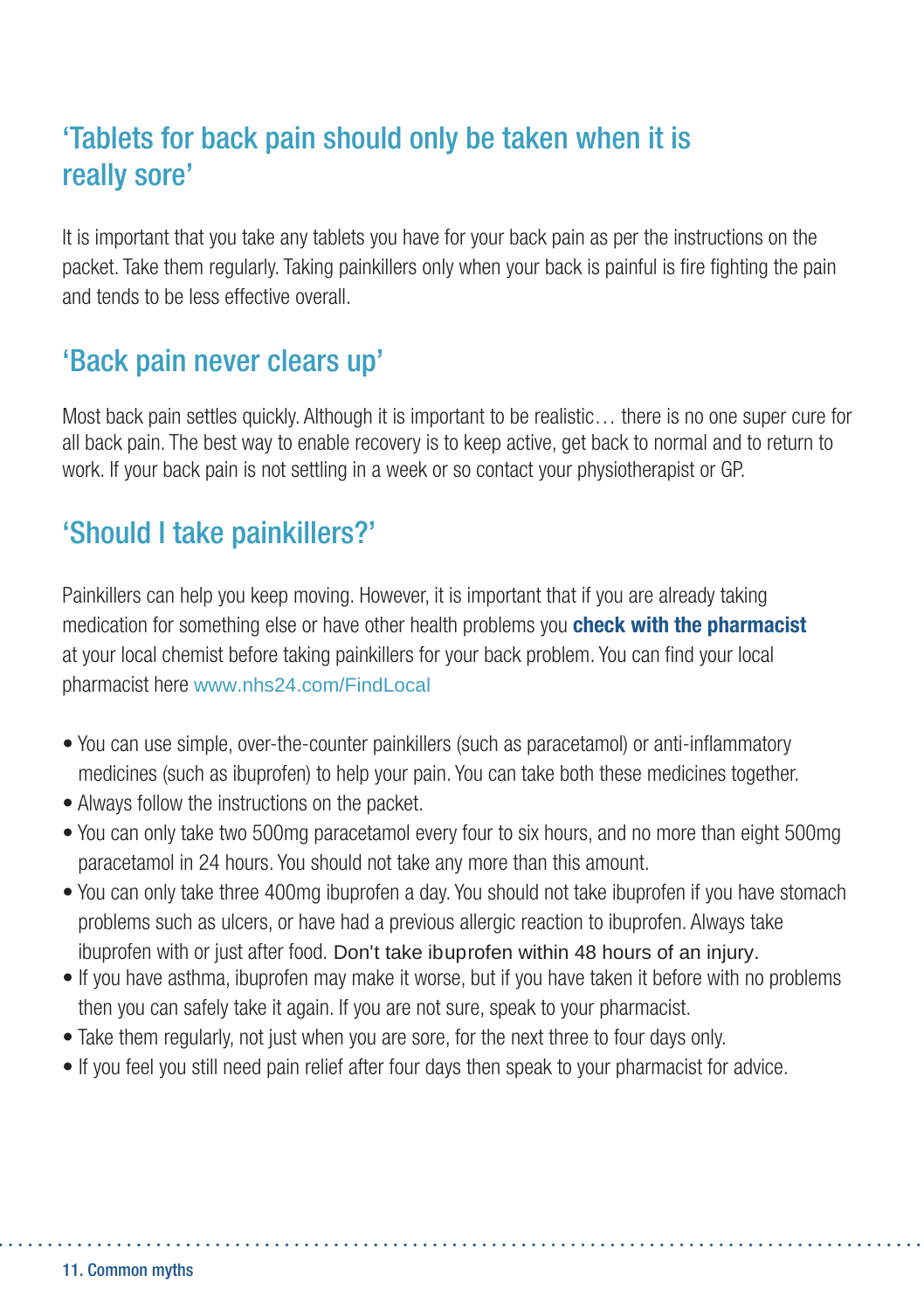# More Information

## Where can I get more information about back pain?

## Accessing services and information

Five of the best places to look for safe, quality and effective information about back pain and where to find and access NHS Scotland treatment and rehabilitation services are:

#### 1. Scottish Backs

This web site is supported by NHS inform, NHS 24 and NHS Scotland and has the best up to date information about back pain. There are links to work and employee issues, simple exercise advice and downloadable information.

www.scottishbacks.co.uk

#### 2. NHS inform

NHS inform is a national development, delivered by NHS 24 to provide a co-ordinated single source of quality assured health information about health and health services in Scotland. NHS inform can be accessed either via the web at www.nhsinform.co.uk or via Helpline number at 0800 22 44 88 where the Health information advisers will provide advice and signposting to information.

#### 3. VideoPhysio

Hear from people who have had back pain. VideoPhysio allows you to watch and listen to how you could cope with your back pain without it taking over your life. www.YouTube.com/videophysio

#### 4. NHS 24

NHS 24 provides comprehensive up-to-date health information and self-care advice for people in Scotland. You will find information on how to access NHS Scotland services here. www.nhs24.com

#### 5. Looking Local

Looking Local offers a national service helping you to access public services, search for local information and advice. You can text your postcode to 61061, and you will get an immediate text response with a link to your local services within Looking Local. (Normal charges for texting messages apply)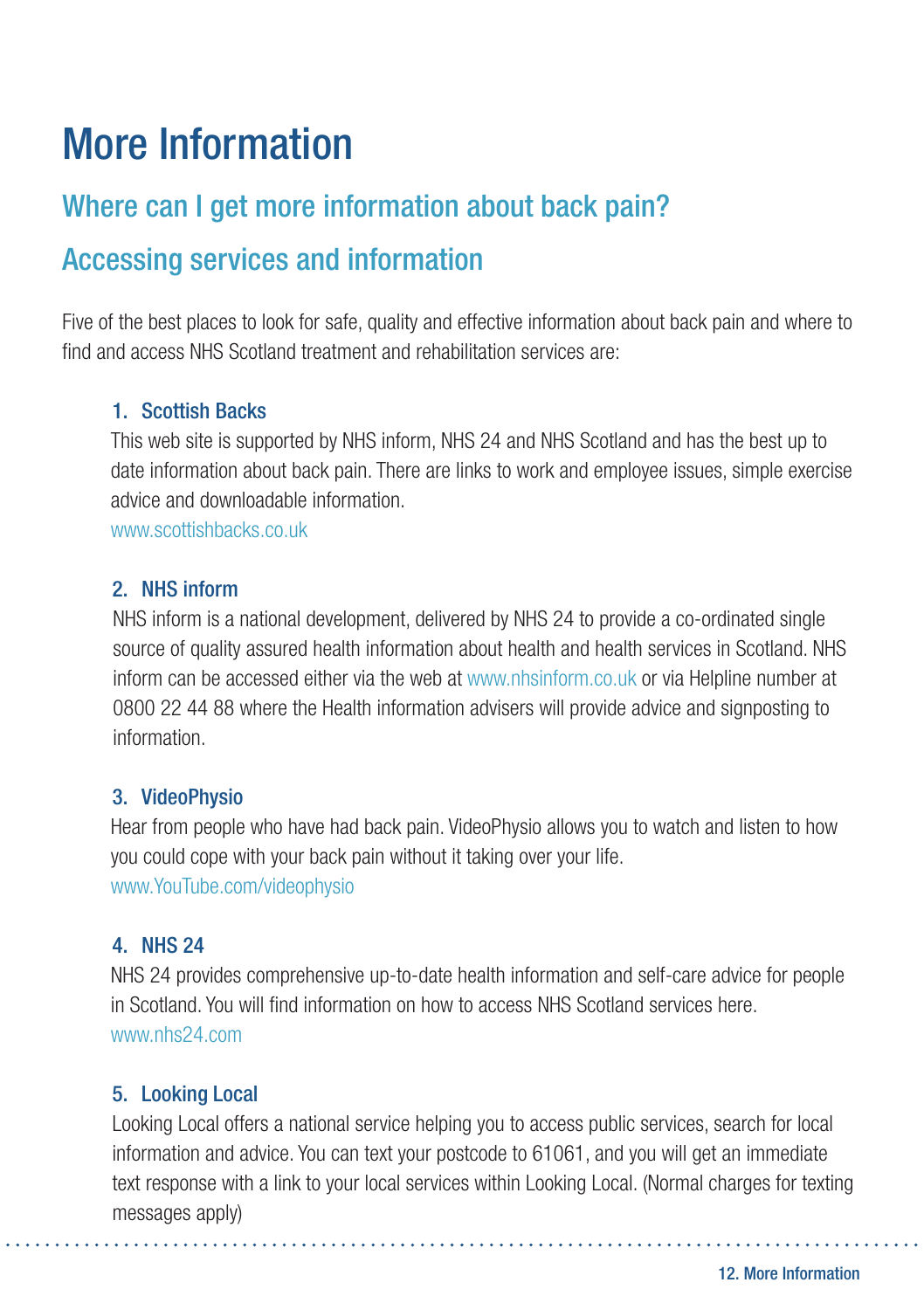# A Guide to Staying Active with Back Pain

## Get on with your life

You know that keeping active is good for your health - it is just the same for your back. The most important thing is for you to get on with your life. Stay in control. You really can help yourself to enable a successful recovery.

## Keep it moving and strike a balance

Some things may take a little longer or you may need to change how you do them. Of course, you may need to take it a little easier or move a bit more carefully at first. However, do not stop altogether.

You can still do most normal activities without putting too much strain on your back. Simple, painkillers such as paracetamol or anti-inflammatories may help you get going. Whatever medication you are taking it is important that you keep your back moving. This may hurt a bit at first, but it does not do any damage - hurt is not the same as harm. It is worth carefully working through any initial discomfort - because you will get back to normal that much quicker.

- Change position often. Do not sit or stand in one position for too long.
- Take breaks when driving or sitting. Get up and walk about to avoid stiffening up.
- Continue to do your normal activities.
- Being active will help you get better faster.
- Walking is a good form of regular exercise that will help you.

### What about work?

Staying active and getting on with your life means staying at work or returning to work as soon as possible. You do not have to wait until the pain is 100% gone. In fact, getting back to work can help you recover faster. Do not be afraid to ask colleagues for help if you need to. See the Back Pain at Work Guide (page 14). The longer you are off the less likely it is you will get back. Some tasks may be more difficult when your back is sore, but back pain is not usually caused by work. Work is good for physical and mental health. Discuss this with your employer, sooner rather than later.

More information www.scottishbacks.co.uk

## Don't take back pain lying down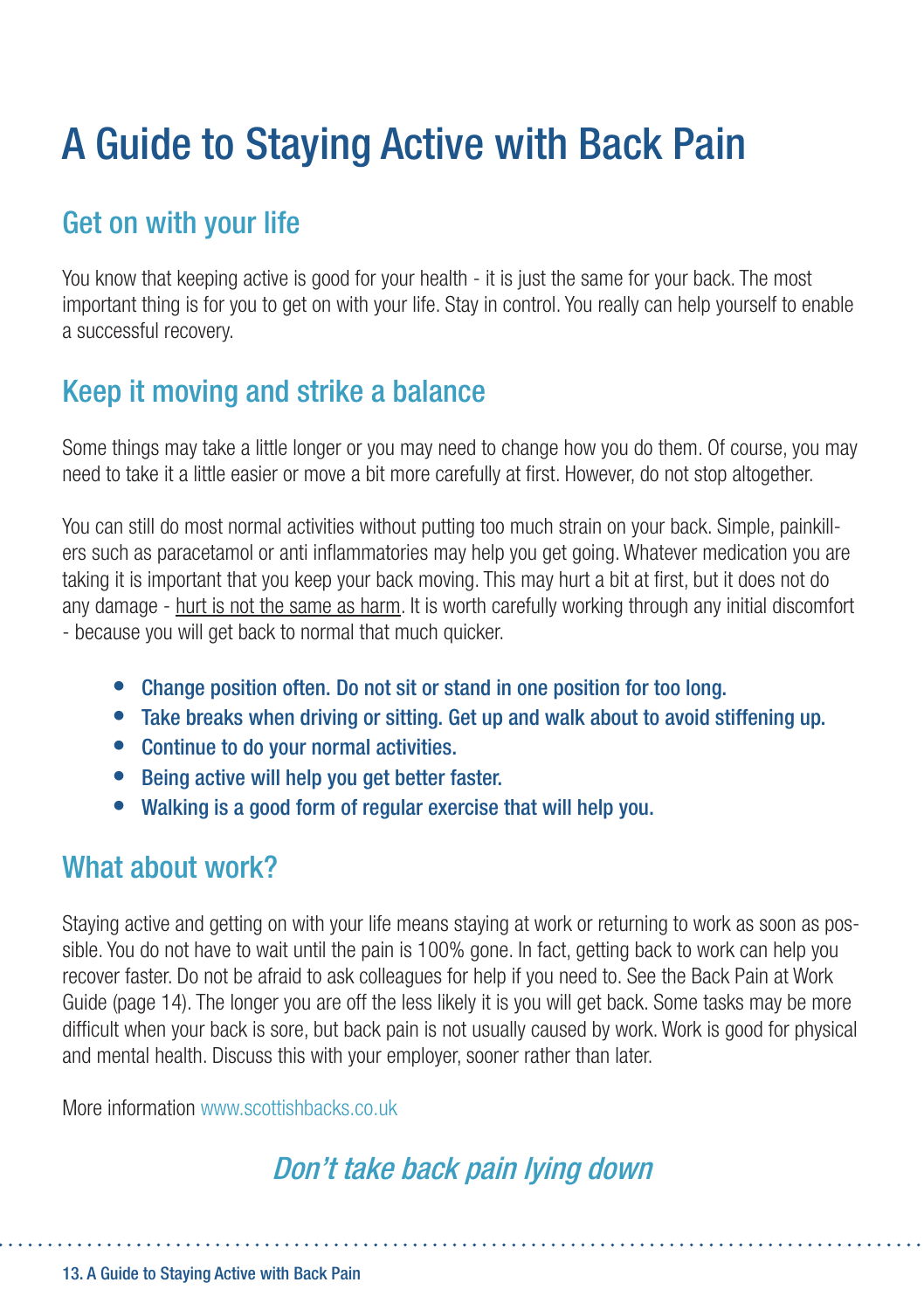# Back Pain at Work Sheet: Why is back pain an issue for your employees?

Your employees are your most important assets and you rely on a fit and healthy workforce. So it makes good business sense to make sure that you are able to manage one of the biggest causes of sickness absence. Most of us get backache at some time in our lives. Back pain can be very painful, but most often is not due to any serious disease or damage. Research shows that with back pain, it is best to STAY ACTIVE and to continue ordinary activities as normally as possible. This is the best way of enabling a successful recovery.

## What about work?

Back pain does not need to be completely gone to get back to work. Sore backs may be limiting at first, but it is still possible to do most normal activities without putting too much strain on the back. People recover faster and everybody benefits by staying at work or returning to work as early as possible, even if this means starting with light duties.

## Extra help and support at this time is a good investment.

Here are some simple inexpensive steps to support your employee to stay at work or return to work as soon as they can:

- Think about how you might be able to modify their job or provide some extra support for a short time
- Talk to your employee about different ways they could do their job for a short while. Often they will have simple solutions.
- Can the employee return to work in a gradual way rather than back to normal hours immediately?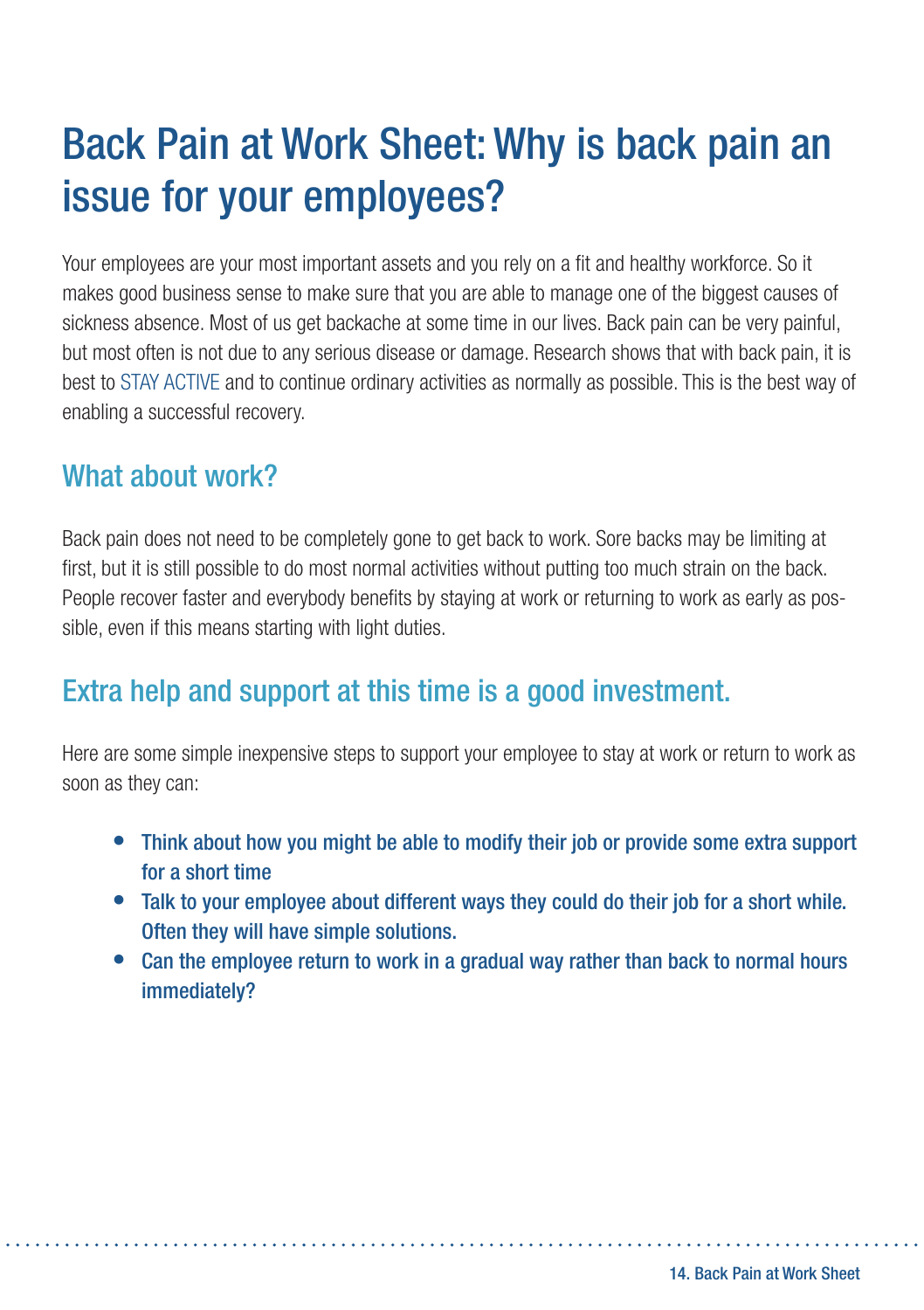## For more information about back pain and work

#### 1. Visit www.scottishbacks.co.uk

#### 2. Healthy Working Lives

#### www.healthyworkinglives.com

Free occupational health and safety advice for employers in Scotland, covering a range of health and safety issues.

Free National Advice Line Health Working Lives: Telephone 0800 019 2211. If you want confidential advice and information on a wide range of workplace health issues, including Health Promotion, Occupational Health and Safety, Employability and Vocational Rehabilitation, or you want to contact them via email, or via the link below. www.healthyworkinglives.com/contact/email/email-query.aspx

#### 3. Working Health Service Scotland (WHSS)

www.healthyworkinglives.com/working-health-services-scotland/about.aspx This service has been set up to improve health and support individuals to remain in work or return to work.

WHSS is available to people of working age and who are employed by a small to medium enterprise (i.e. companies which have less than 250 employees). Employee should be based in Scotland and have no access to Occupational Health/Employment Assistance Programmes.

For more information and support call free on 0800 019 2211.

#### 4. Health and Safety Executive

#### www.hse.gov.uk

The HSE can offer support and advice for employees and employers.

## Don't take back pain lying down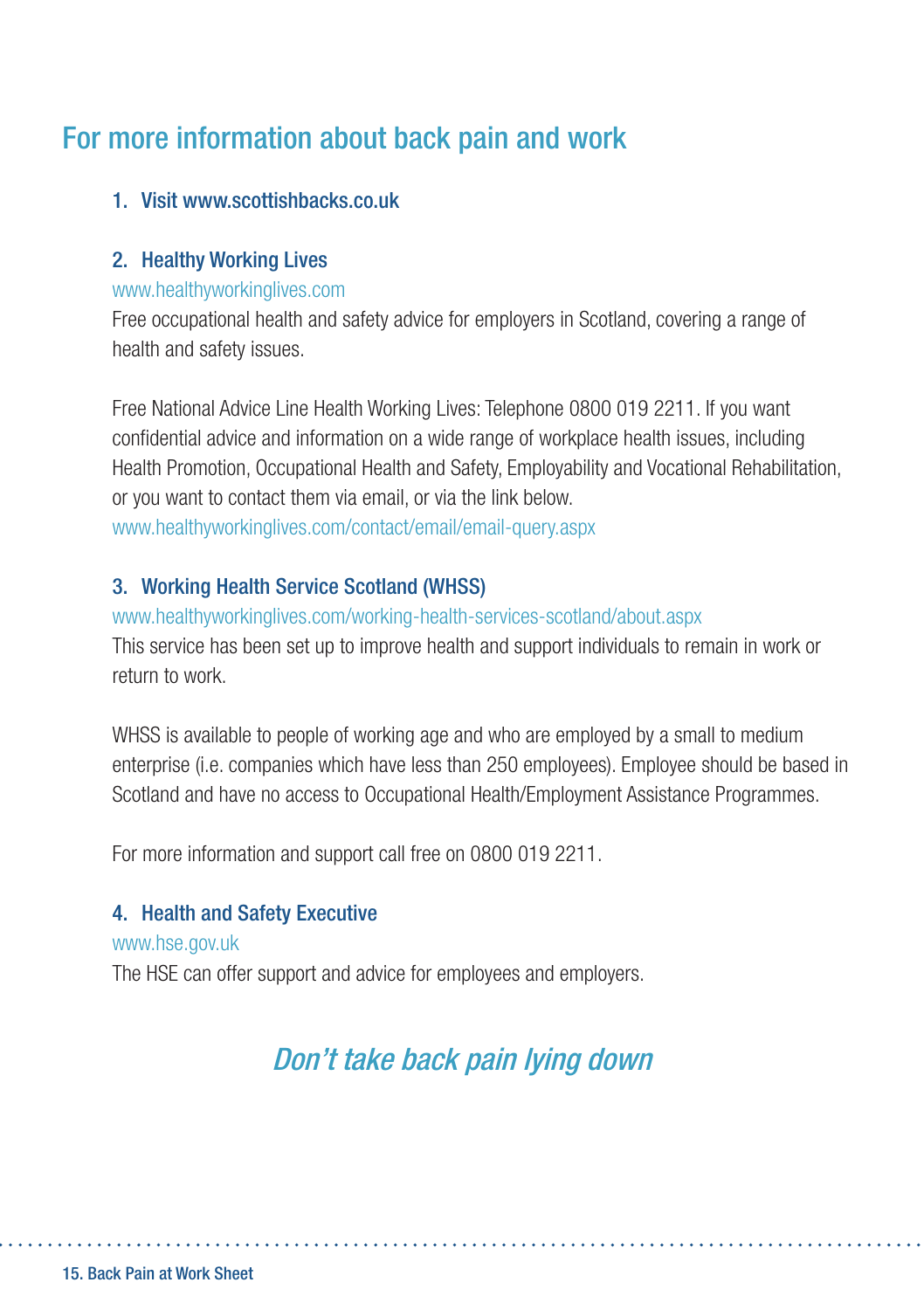# **Glossary**

#### Acute back pain

Acute back pain is generally recognised as pain that lasts for up to six weeks.

#### Chronic pain

Chronic pain is continuous, long-term pain of more than 12 weeks or after the time that healing would have been thought to have occurred in pain after trauma or surgery. www.painassociationscotland. com is a good place to start looking for more information on this subject.

#### Healthy Working Lives

Healthy Working Lives is available to assist employers and employees in a wide range of topics relating to the workplace to create a healthy and motivated workforce. To do this, they offer free and confidential Workplace Visits, practical information and advice, and a structured Award Programme (www. healthyworkinglives.com)

#### MRI scan

MRI stands for magnetic resonance imaging. It is the use of magnets and radio waves to take detailed pictures of inside the body.

#### Neuropathic pain

Neuropathic pain is defined by the International Association for the Study of Pain (IASP) as pain arising from inflammation or injury to the peripheral or central nervous system.

#### NHS inform

NHS inform is a national development, delivered by NHS 24 to provide a coordinated single source of quality assured health information about health and health services in Scotland. www.nhsinform.co.uk

#### **Physiotherapy**

Physiotherapy is a healthcare profession with a science foundation. The range of work is very broad and varied and involves working with people to promote their own health and well-being. Physiotherapy helps restore movement and function to as near normal as possible when someone is affected by injury, illness or by developmental or other disability.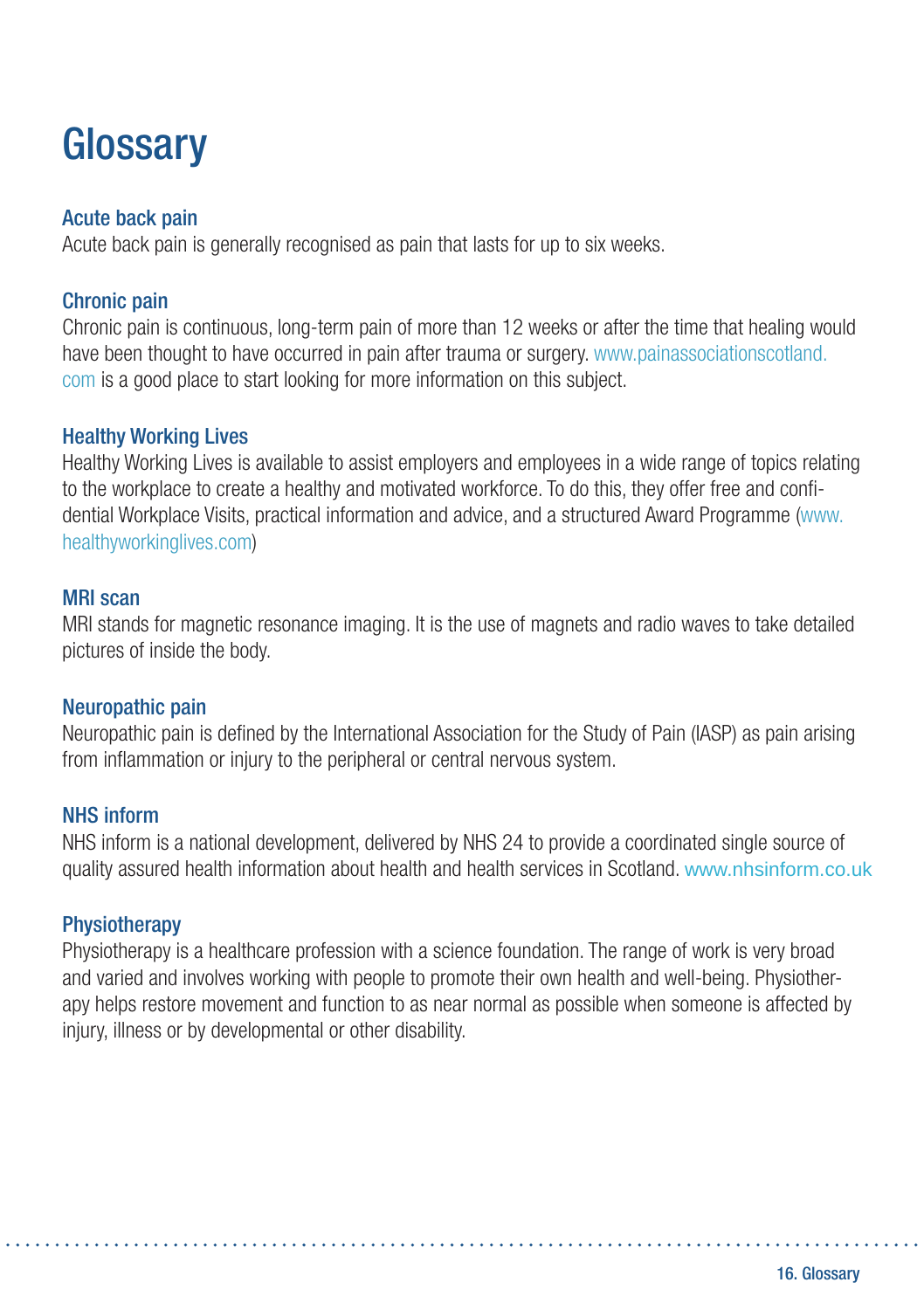#### Rehabilitation

Rehabilitation is the process of restoring function to a person who has had an illness or injury so as to regain maximum self-sufficiency and function in a normal, or as near normal manner as possible.

#### **Sciatica**

Sciatica is not a disease but a symptom. Sciatica is pain arising in the sciatic nerve, most often from something irritating it not trapping it. The sciatic nerve is the largest nerve in the body, running from the spinal cord down through the buttock and the back of each leg to supply all the muscles of the lower limb. It also carries sensory information back from the leg to the spinal cord and via the cord to the brain.

#### Scottish Backs

Scottish Backs is an online resource for people with low back pain. The information on this site will assist people with back pain to prevent it taking over aspects of their work and day-to-day life. It presents consistent advice, based on the best available evidence. It can be found at www.scottishbacks.co.uk.

#### Slipped disc

A slipped disc is the common name for the medical term 'prolapsed' or 'herniated' disc. Many people in the UK have back pain and although a slipped disc can cause back pain and/or leg pain, there are many other reasons for these symptoms.

The discs are protective, circular pads of cartilage, that lie between the bones of your spine (vertebrae) and cushion the vertebrae when you jump or run. They are made up of a tough, fibrous case, which contains a softer gel.

A slipped disc occurs when the outer part of a disc ruptures and allows the gel inside to bulge outwards from between the vertebrae. The damaged disc can put pressure on your whole spinal cord or on a single nerve fibre. This means that a slipped disc can cause pain both around the area of the bulge or anywhere along the area controlled by an affected nerve.

#### X-ray

An X-ray is a painless way of producing pictures of inside the body using radiation.